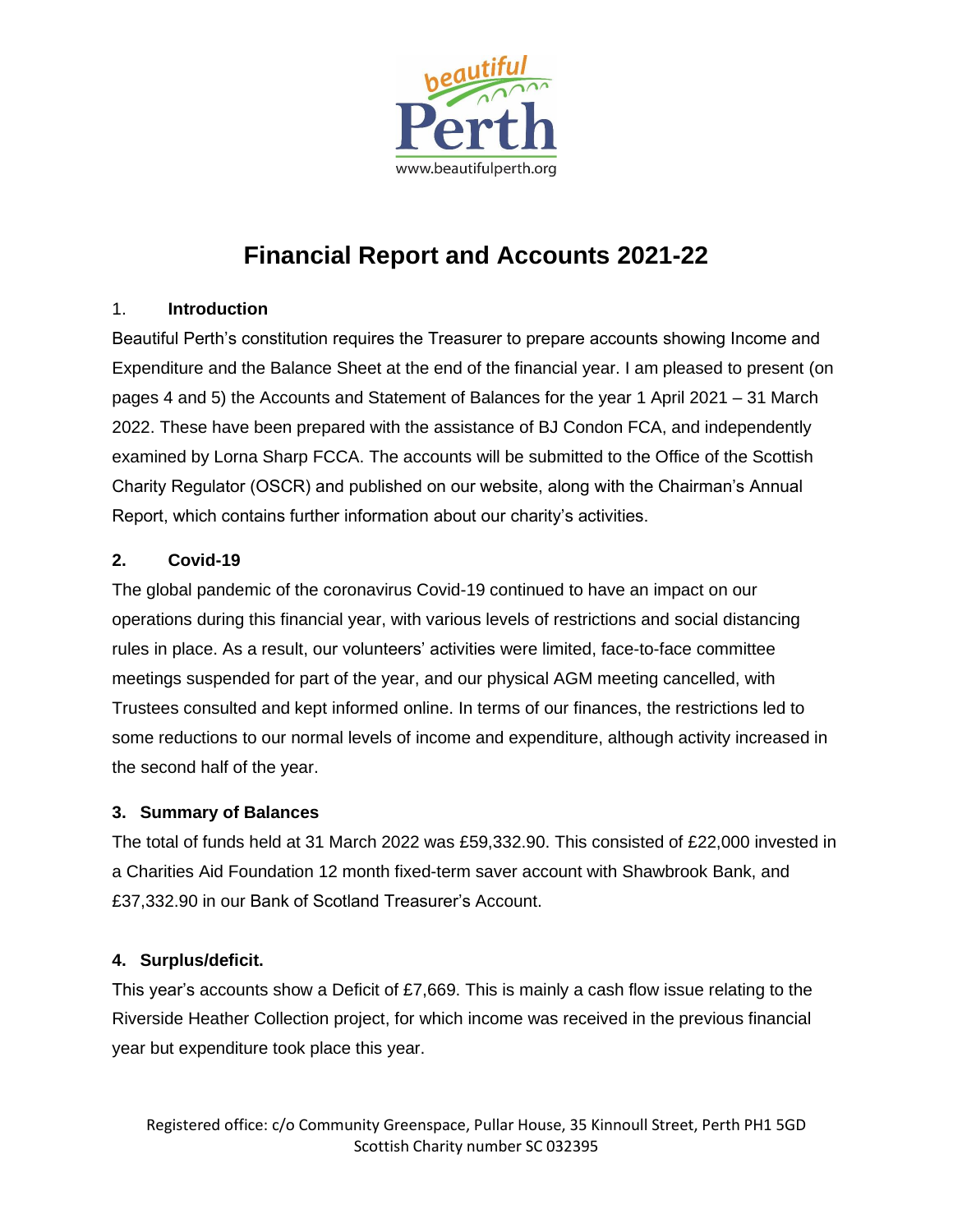#### **5. Receipts**

A total of £5,690 was received this financial year. Whilst this appears to be a significant drop in income from the previous three years, in fact it reflects the closure of the Zero Waste Project for which we were awarded approximately £300,000 of ringfenced funding during the period 2018- 2021. All financial activity for the project was completed by the end of Financial Year 2020-21 and our income has now returned to a level closer to our 'normal' level. There was a reduction in our Sponsorship funding this year due to Covid – see paragraph 8 below for details.

#### **6. Expenditure**

Total expenditure was £13,359 of which £8,754.35 was for the Heather Collection/Riverside Park project.

Other expenditure included payments for 'Supplies & equipment' (purchase of plants, gardening tools and equipment), 'Services' (horticultural services such as growing-on plants and undertaking grass cutting, plus general costs for insurance and the website). Note: the audit fee for 2020-21 was estimated as £60 but came in at only £40, so the figure for Audit Fee under Payments in this year's accounts has been adjusted to reflect this.

#### 7. **Reserves**

£22,000 was invested in a Charities Aid Foundation 12 month, fixed-term saver with Shawbrook Bank at an interest rate of 0.45%. This matured in November 2021, earning interest of £98.73. The committee agreed to re-invest £22,000 with the same bank for a further 12 months.

#### 8. **Sponsorship**

Sponsorship funding is normally used to help fund plants for large, council-managed public displays across Perth, and for our own displays which are planted and maintained by our volunteers. This year the pandemic continued to have an impact on what could be achieved but our volunteers were able to work a limited basis, as described previously, within Covid government guidelines. In this difficult financial year for all concerned, we were very grateful to receive annual sponsorship payments totaling £4,950 from Earnside Energy, Holiday Inn Express, Kilmac Ltd, Morris Leslie Ltd, NFU Mutual and St Leonard's Church. Understandably, the financial climate meant that some of our regular sponsors had to suspend their support for us this year, but they may be able to return as sponsors once business conditions allow.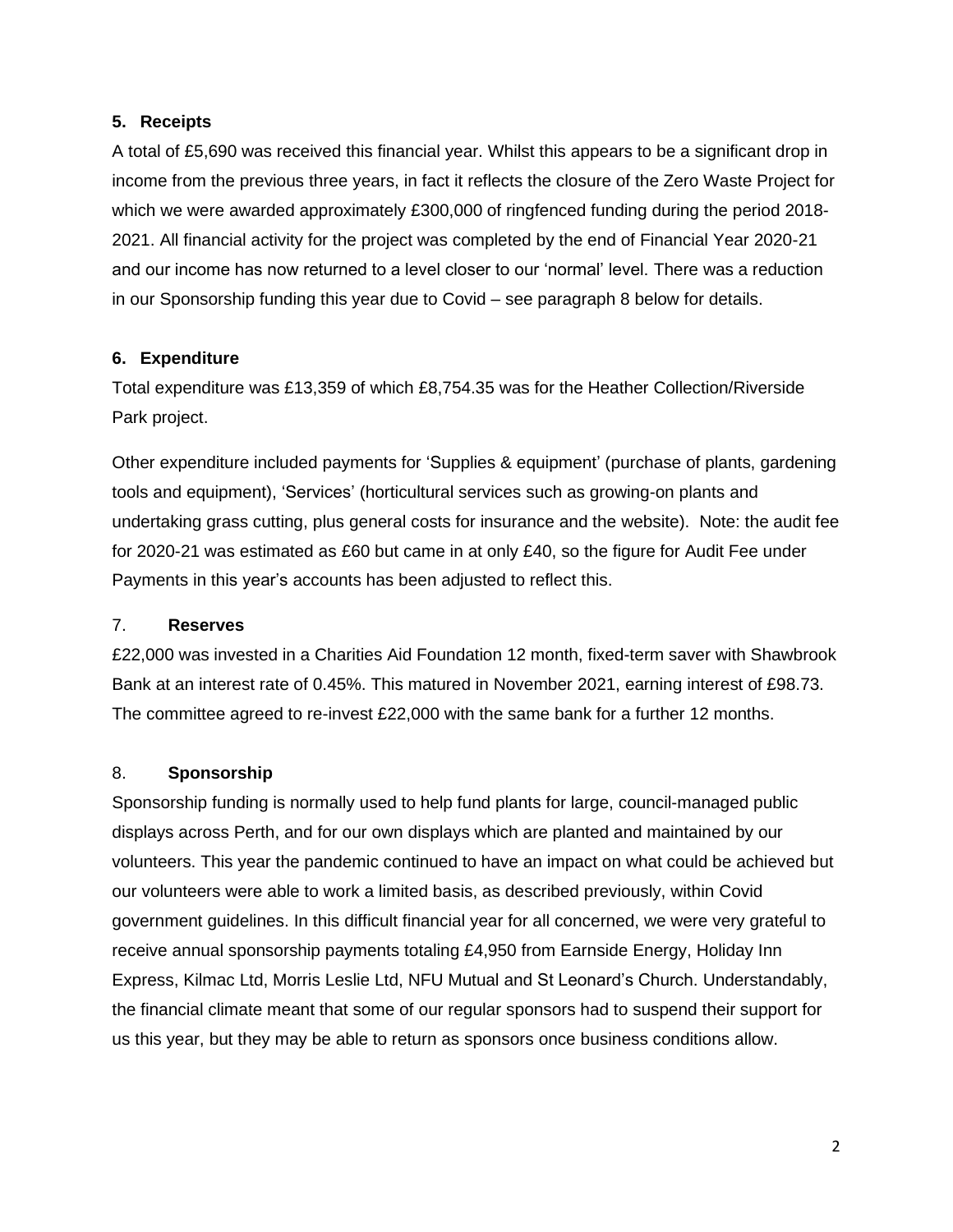#### 9. **Key Issues 2021-22**

**Riverside Park and the Heather Collection.** Phase two of this project includes improving public information in the Park, extending the number of heather beds and working towards establishing a National Collection of Erica Carnea. Covid-19 limited the amount of progress that could be made this year, but we hope to deploy the available funding and our volunteer efforts to full effect in 2022-23.

#### 10. **Remunerations & other payments**.

All Trustees act on a voluntary basis and no remunerations, honoraria or other payments were made in 2021-22.

#### 11. **Conclusion**

Our financial position remained healthy at 31 March 2022, although Covid-19 continued to have some impact on our activities in 2021-22. The remaining legal restrictions relating to Covid were lifted in April 2022, so we look forward to the coming year, when we can once again deploy our financial and volunteer resources into making Perth a beautiful pace to live, work and visit.

## **Monica Straughan, Treasurer**

Approved by Trustees at the AGM on 20 June 2022.

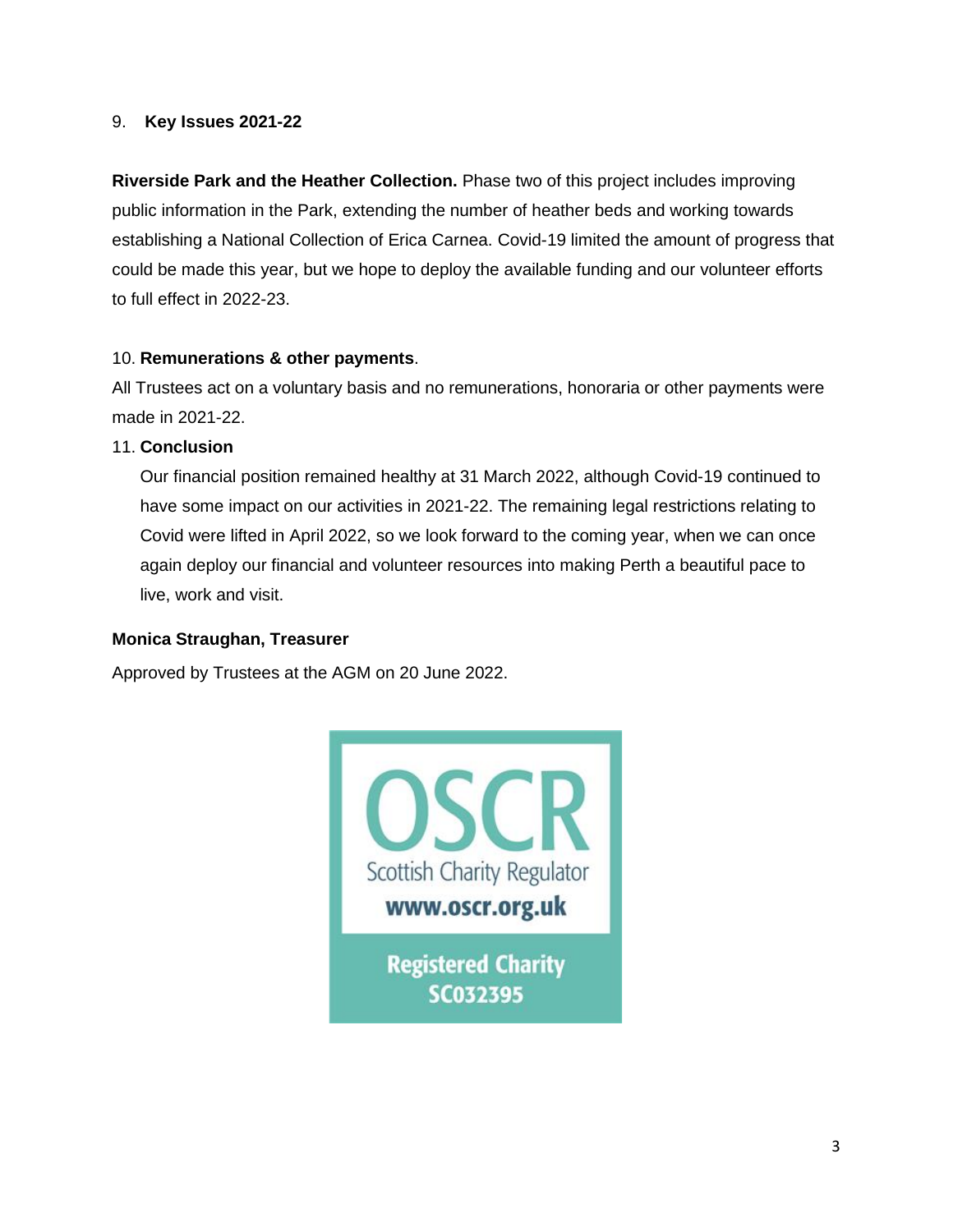# **Accounts: Year to 31 March 2022**

| <b>Receipts and Payments Account</b> | 2021/22   | 2020/21   |
|--------------------------------------|-----------|-----------|
| Balances c/f previous year           | 66,961.90 | 47,736.24 |
| <b>Receipts</b>                      |           |           |
| <b>Sponsors</b>                      |           |           |
| Curves Gym                           | 0.00      | 150.00    |
| <b>Earnside Energy</b>               | 900.00    | 900.00    |
| <b>Holiday Inn Express</b>           | 350.00    | 0.00      |
| <b>Kilmac Contruction Ltd</b>        | 1,500.00  | 1,500.00  |
| Live Active Leisure                  | 0.00      | 1,000.00  |
| Morris Leslie                        | 1,000.00  | 1,000.00  |
| <b>NFU Mutual</b>                    | 800.00    | 800.00    |
| St Leonards                          | 400.00    | 400.00    |
| <b>Total Sponsors</b>                | 4,950.00  | 5,750.00  |
| <b>Projects</b>                      |           |           |
| <b>Heather Society</b>               | 0.00      | 9,300.00  |
| <b>Riverside Heather Collection</b>  | 391.27    | 0.00      |
| Zero Waste Perth                     | 0.00      | 40,632.52 |
| <b>Total Projects</b>                | 391.27    | 49,932.52 |
| Miscellaneous                        | 0.00      | 50.00     |
| Donations                            | 250.00    | 0.00      |
| <b>Bank Interest</b>                 | 98.73     | 308.84    |
| <b>Total Receipts</b>                | 5,690.00  | 56,041.36 |
| <b>Payments</b>                      |           |           |
| <b>Audit Fee</b>                     | 20.00     | 80.00     |
| Public Engagement                    | 0.00      | 270.00    |
| <b>Services</b>                      | 1,856.75  | 1,246.75  |
| Supplies & Equipment                 | 2,727.90  | 1,040.93  |
| <b>Total Governance Costs</b>        | 4,604.65  | 2,637.68  |
| <b>Project Expenditure</b>           |           |           |
| DAVE 2021 City Centre                | 0.00      | 5,000.00  |
| <b>Heather Society</b>               | 0.00      | 981.60    |
| Riverside / Gannochy                 | 0.00      | 1,717.95  |
| <b>Riverside Heather Collection</b>  | 8,754.35  | 0.00      |
| Zero Waste Perth                     | 0.00      | 26,478.47 |
| <b>Total Projects Expenditure</b>    | 8,754.35  | 34,178.02 |
| <b>Total Payments</b>                | 13,359.00 | 36,815.70 |